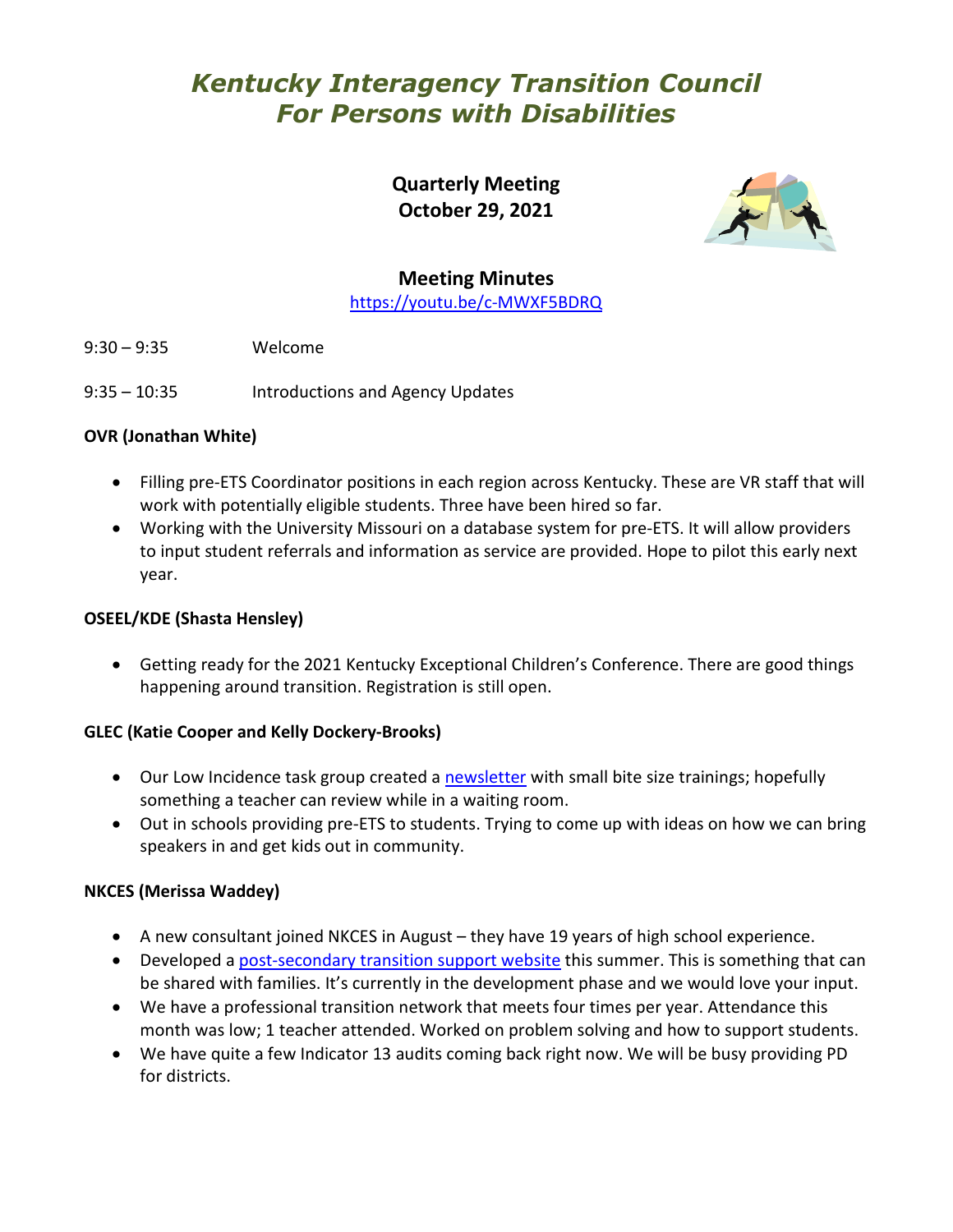# **KEDC (Jenny Hog)**

- Trying to navigate how to reach teachers who are tired. We had good momentum with the transition cadre and wanted to stay in touch with those teachers. Started monthly 30–60 minute lunch and learn sessions. Participation has been pretty good so far. This will hopefully provide teachers with some supports until we can resume being back in person or for a whole day as a group.
- Providing support around Indicator 13.

## **SESC (Amber Absher)**

- Created Transition Tuesday which takes place the last Tuesday of each month. We provide pre-ETS lessons that teachers can share with students.
- Working on getting parent/teacher information out through informative sessions. David Wheeler from Life Works joined our RIT team. Will share with teachers/parents about our program. Veronica Bell is also doing a session for teachers/parents to explain difference between transition, pre-ETS, and VR services. We will do as much as we can virtually.

#### **GRREC (Marisa Duarte)**

- GRREC will offer Professional Development on transition on March 4, 2022.
- Katrinka Wagoner will resume the position of KITC representative for GRREC as Marisa Duarte has accepted a position in a district.

#### **BHDID (Jeff White)**

- Transition Chairperson on the Employment First council. Promote competitive integrative employment as an outcome of the school's experience.
- Now that the KentuckyWorks grant has ended, resources are becoming even trickier to find.
- We're creating an interface that we can make available to every special ed teacher in the state. This interface would provide direct links to relevant information that is already in existence.
- We're trying to add topics that don't currently exist such as information for families regarding what happens when their child is between the ages of 16-18. Only 40% students who are eligible for SSI as a child are initially redetermined to be eligible for SSI as an adult. It's unrealistic to expect teachers to have that information at hand as part of the IEP process.
- Employment Coordinator for KY Waiver Programs. We've made interesting progress over the past several years. Making employment more of a reality for those who receive waiver services.
- Looking at request from employers to help them access talent in different areas. Most large employers are interested in hiring folks in groups. Looking at potential application of group supported employment. We removed this from KY years ago.

#### **P&A (Robbin Richie)**

• P&A is now the administrative arm of the [Kentucky Client Assistance Program](http://kycap.ky.gov/) (CAP) which was formerly OVR. There is no CAP Coordinator yet. Still using the old telephone number and contact info for information and referrals. Contact Jeff Edwards at 502-564-2967 with questions about CAP.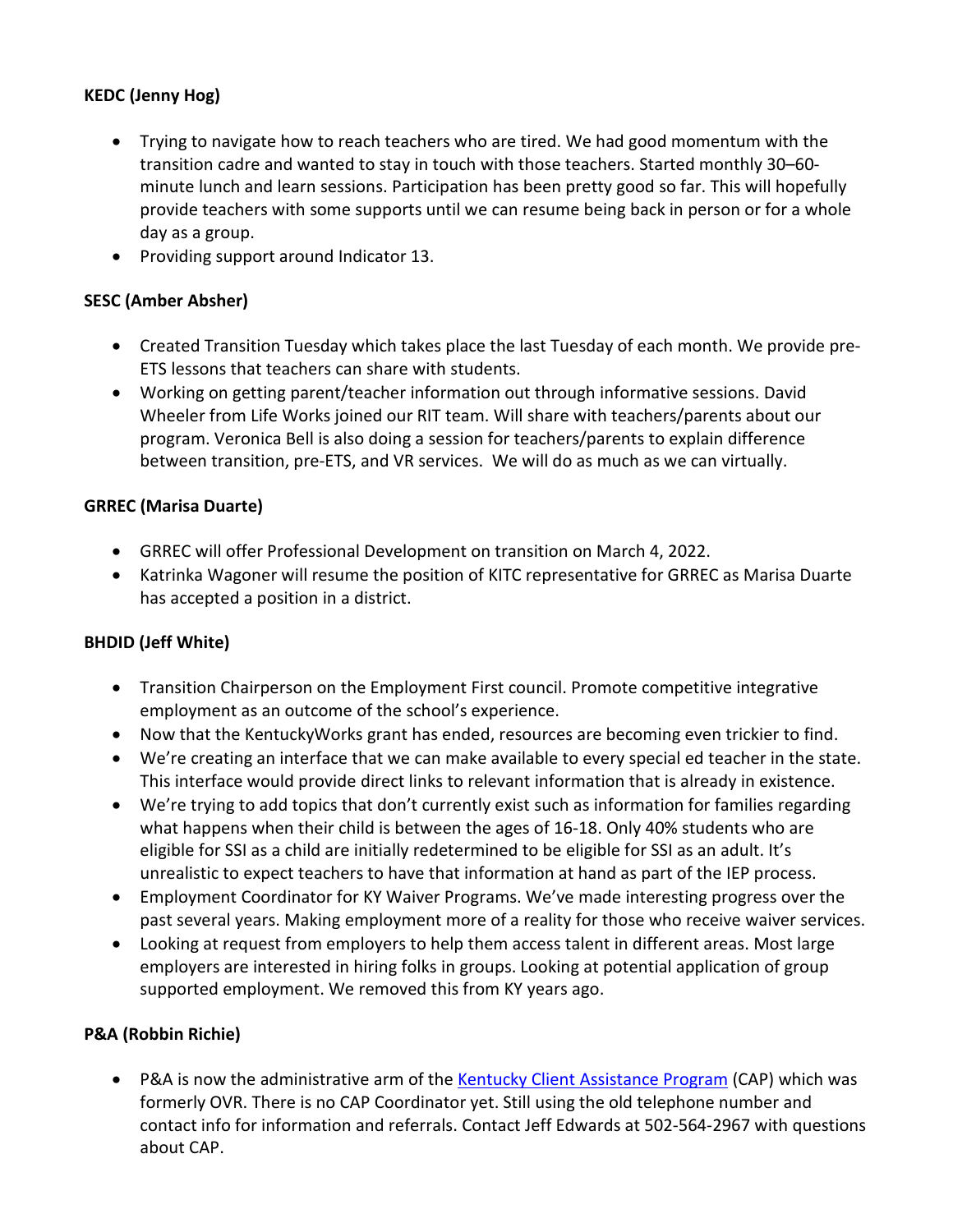# **CTE/KDE (Sherri Craig)**

- We've launched the Employability Skills Attainment Record (ESAR) and the Career Work Experience Certification (CWEC) trainings and quizzes. These are open and available in the [online training system](https://kaap.hdi.uky.edu/) under the KY Alternate Assessment Program.
- The Career Ready Database is scheduled to open mid-November. We're looking forward to collecting data. For students in the alternate assessment program this is regarding a career readiness opportunity.
- Later this school year the ESAR must be administered by May 27, 2022, and the Career Ready Database will close June 3, 2022.

## **KYPSO/HDI (Tony LoBianco)**

- The 2021 YOYO is closed, and the data is analyzed. Anyone can access [Data for Public Use.](https://www.kypso.org/home/) If you're affiliated with KDE, a school, or a coop, you can take a closer look at the data by logging into your KYPSO account under [Data Collection and Reporting.](https://data.kypso.org/login.aspx) If you do not have an account, contact Chelsea Bocard at [Chelsea.bocard@uky.edu.](mailto:Chelsea.bocard@uky.edu)
- The 2021 YOYO response rate was 58%. We're working to look at ways to make that higher.
- You can now filter the data by year (2019 2021). After selecting the year click on 'view report' to generate the report. If you're working with a small district you can select 'null', and it will provide you with all three years.
- We don't have a way to directly measure students on the alternate assessment. The best proxy is to look at high school exit and select alternative diploma. We used to have a fourth option under high school exit which was aged out. We realized that the alternate diploma and the aged-out students were basically the same population. Looking at alternate diploma you can see what these kids' outcomes were like, which wasn't great. It's a much more straightforward way to look at that data, but because it is a high school exit measure you do have drops outs and we don't' know if they were on the alternate or regular diploma track.
- We thought COVID would really limit us in terms of employment, but it didn't. Numbers went up. 43.2% were competitively employed. Education numbers went down a little bit. Indicator 14a will go down a little this year and b and c will go up a little bit.
- Working to create a student contact information form to send out to districts to make sure they're collecting the best information for students. The number one barrier is not having updated contact information.
- Working with Scott U'Sellis at CTE to look at their data. Excited to see how many students are receiving CTE credits, if they've completed an entire course of CTE study, and what their disability is. It will be powerful to link this to the YOYO, see the outcomes, and be able to say to the state/districts that completing a CTE program is going to increase a young person's chances of becoming competitively employed by x percent.
- If any coop regions would like help looking at their data, please contact Lou-Ann Land at [lland@uky.edu.](mailto:lland@uky.edu)

# **CWTP/HDI (Jill Griffiths)**

• Completed all beginning of the year training. We're now in the TA phase. Thank you to Jonathan and OVR for helping.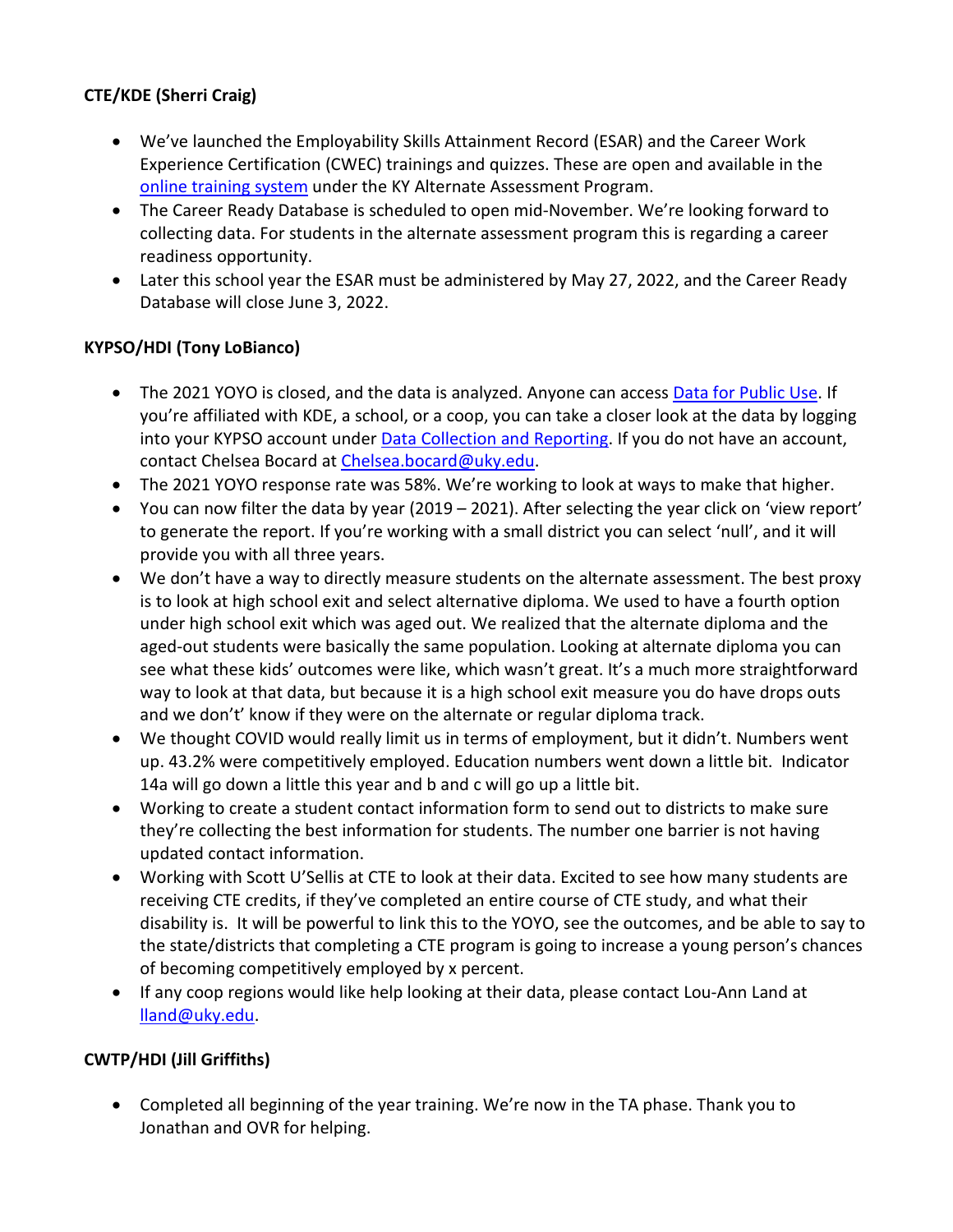- The purpose of this VR program is for kids with significant disabilities to exit HS with competitive integrative employment.
- When pre-ETS came in, the message that CWTP was a VR program was lost. Trying to get people to understand that exploration and exposure is the first thing in the continuum of CWTP services.
- This year students will receive pre-ETS freshman/sophomore year and then will go into CWTP starting their junior year. Hopefully rates for students exiting with employment will increase.
- Getting back to district audits and looking at program reviews.
- CWTP should be working with kids that want employment after HS.

#### 10:35-10:50 Break

10:50-11:45 **OSEEL Postsecondary Transition Specialists/American Rescue Plan-Transition (ARP-T)** *Lynn Petrey (KDE) <https://youtu.be/c-MWXF5BDRQ> beginning at 22:33*

- Has worked in education for 19 years (all special education). During the last 6 years has worked as an Employment Specialist in Madison County, working with low incidence students.
- The American Rescue Plan-Transition (ARP-T) is part of the Office of Special Education and Early Learning (OSEEL) and works to improve transition for post-secondary education outcomes for students with disabilities. We want to find out what school districts are doing for transition and see how we can enhance what they're doing through funding/support. Want to increase collaboration between districts with how they're being successful and find things that can be scaled across the state.
	- o Additional ARP-T consultants are
		- **Jason Wheatley**
		- **Mary Belcher**
- ARP-T is based on Dr. Glass' ARP priorities and connects to our efforts to raise the capacity of the educator workforce to deliver deeper-learning experience for students across the state and region.
- We're partnering with districts that we already have relationships with and looking at business that want to help. We're looking at the YOYO response rate to open that door. Mentioning funding also gets us in the door.
- Working with Madison Co. on a pilot transition program called the Madison Model or the Madison Intra Agency Transition Team (MITT). MITT is a group of high school principals, DoSE's, etc. and they look at things going on in district, barriers to post-secondary outcomes, and what supports are needed.
- We are currently in conversation with 13 districts in Kentucky.
- Currently working with BCTC to develop a plain language model around CTP courses.
- Looking for ways to get special education students involved and seeking different career pathways in virtual/augmented reality.
- Reach out to Lynn with questions: [lynn.petrey@education.ky.gov](mailto:lynn.petrey@education.ky.gov)

| 10:50-11:45 | <b>VCU/UK Pre-ETS Study</b>                    |
|-------------|------------------------------------------------|
|             | Teresa Belluscio (HDI)                         |
|             | https://youtu.be/c-MWXF5BDRQ beginning at 2:54 |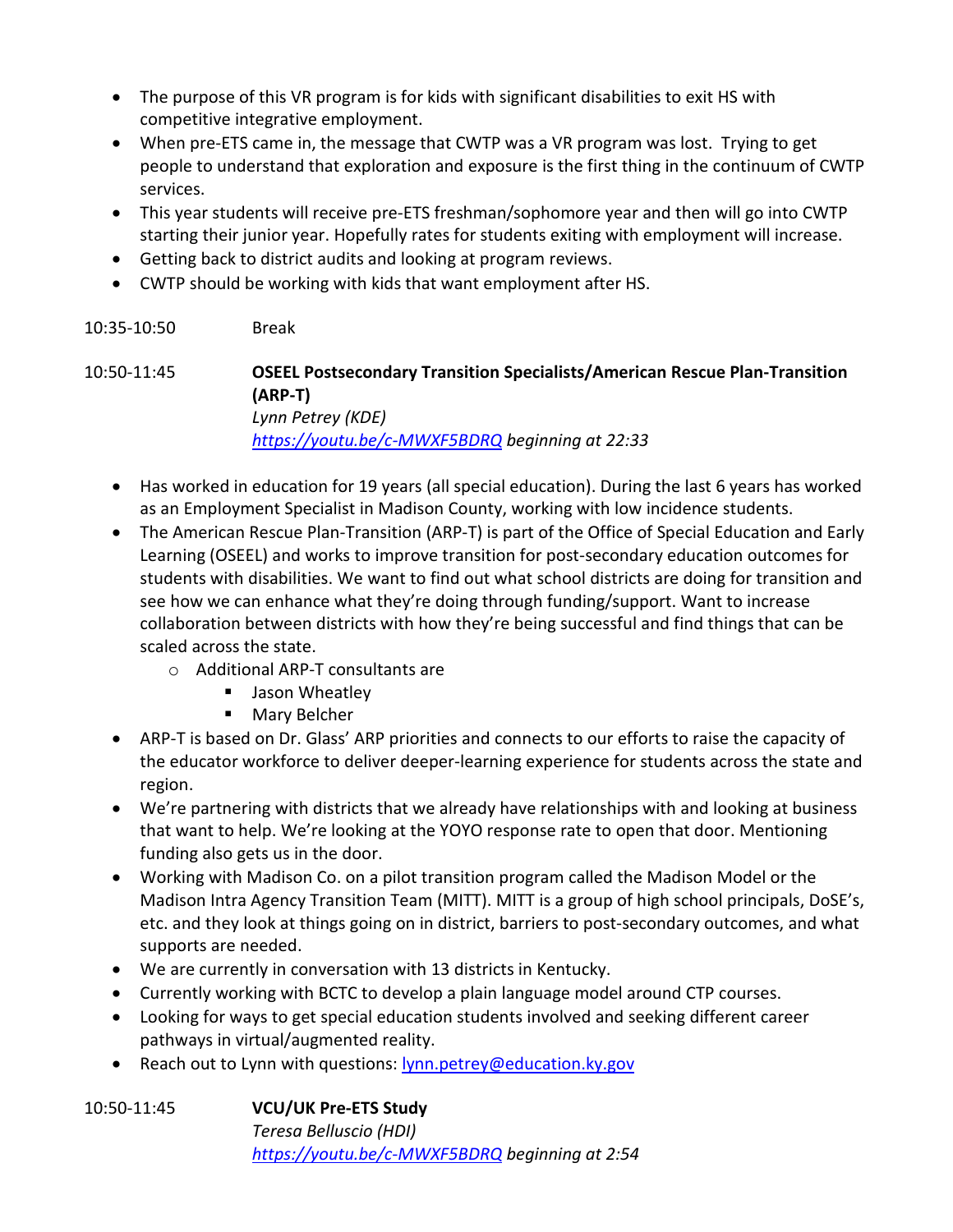- UK has partnered with Virginia Commonwealth University (VCU) and the Kentucky Office of Vocational Rehabilitation to conduct a 5-year pre-ETS study looking at effective pre-ETS services for transition age youth (between the ages of 14-16) with significant disabilities. Students must be potentially eligible for pre-ETS services.
- The goal of the study is to develop and provide a pre-ETS services toolkit that will assist VR staff and educators.
- Phase 1 is complete and consisted of interviewing people across the state in 3 groups: parents/students receiving pre-ETS, educators, and OVR counselors. The information gathered helped us develop pre-ETS lessons.
- Currently in phase 2 which is the **recruiting process**. We're talking to school administrators, VR folks, school districts, DoSE's and Assistant DoSE's, etc. and helping them understand the study and selecting people who might be involved as well as the student cohort. This may be educators who know the students well and can help us meet student's AT needs. Toward the end of the study may work with Employment Specialists.
	- o We will deliver 9 hours of pre-ETS lessons to kids in middle or high school at the age of 14.
	- o We're currently looking for school districts across KY that will agree to have us come do the study.
	- o We're hiring 6 pre-ETS Regional Coordinators to work with us on the study.
	- $\circ$  HDI staff will teach the student lessons. Student lessons will consist of job exploration, workplace readiness, community-based work experience, etc. Goal is to have 5 students in a cohort for the academic year.
- If you would like to help, contact Teresa by email [Teresa.belluscio@uky.edu](mailto:Teresa.belluscio@uky.edu) or 859-200-8404.

10:50-11:45 **NTACT State Transition Plan Sub-Committees**

*Lou-Ann Land (KYPSO/HDI) <https://youtu.be/c-MWXF5BDRQ> beginning at 1:21:50*

- Sub-committee members are needed for each goal of the NTACT CBI Transition Plan.
- Each subcommittee currently has 3-4 people to work on tasks outlined for each goal. We need more help. Email Lou-Ann if interested in volunteering at: [lland@uky.edu.](mailto:lland@uky.edu)
- Goal 1-environmental scan and review of existing models or transition. Review documents and come up with a list.
- Goal 2 -sharing of data and using that data to inform programs. What are common identifiers (SSID #'s, etc.)? CTE data, OVR data, KDE data, etc. - how can we pull this together to get a complete picture?
	- o Jonathan White from an OVR standpoint, we've had difficulty getting data; data that we need for compliance. Data that we collect could be beneficial to other partners here and we want to figure out how best to do that so that we can use that data to make sound decisions moving forward.

11:45-12:00 Q&A and Next Steps